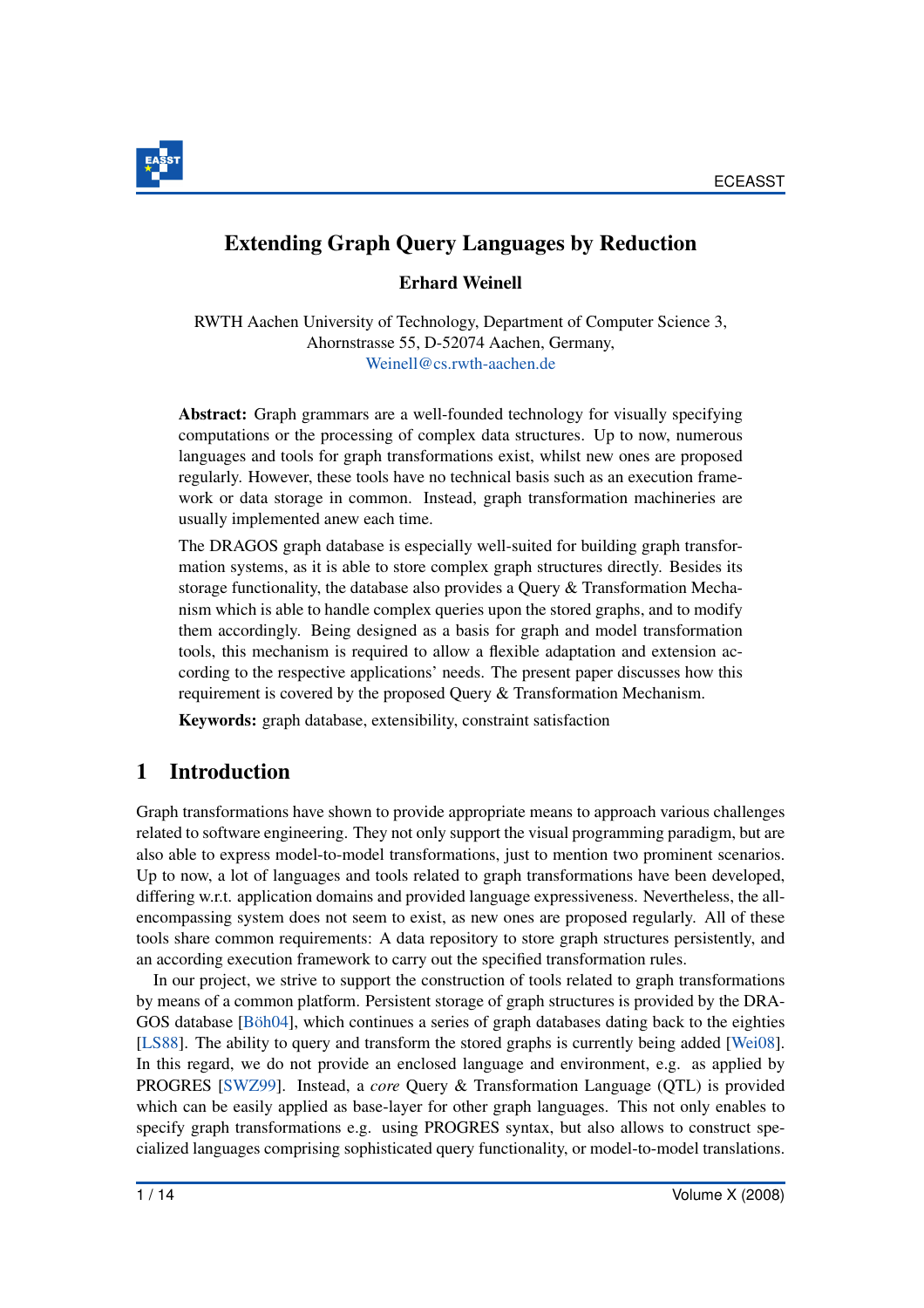

Tool developers therefore can refer to high-level functionality provided by the QTL, instead of developing proprietary interpreters or code generation modules required without such a platform.

Figure 6c gives an architectural overview of the pursued approach. As the figure suggests, Graph Transformation Tools have to provide a language-specific editor, and a transformation module. The latter's responsibility is to *translate* rules of the specialized language to the QTL. These rules are stored in a Rule Repository, from where they are loaded into the Query & Transformation Mechanism (QTM) for processing. The QTM can be controlled by UI frameworks to invoke rules on the stored data. Furthermore, the QTM is able to handle multiple data storages at a time, although all depicted DRAGOS instances can be integrated into a single one at runtime.



Figure 1: DRAGOS / QTL interaction

The critical step in constructing specialized graph languages is the concise representation of language transformations, e.g. an appropriately modeled transformation module. Despite the QTL's ability of declarative modeling, such translations can become complex and hard to maintain, depending on the specialized language's complexity. Therefore, we allow to *extend* the QTL by additional constructs to align both languages' conceptual levels. For example, an extension can comprise constructs to handle traceability links, which is useful if a model-transformation language is considered as specialized graph language.

Language constructs can be realized by extending the QTL's implementation, i.e. by textual programming. However, this approach requires precise technical knowledge on the QTM's API, whilst the added constructs' effects are hard to validate. Therefore, we alternatively allow to define language constructs by *reducing* them to basic ones. As result, extensions can be specified in a model-based way, easing development and making their effects easier to comprehend due to the known basic constructs' effects.

The present paper introduces this extension mechanism by means of a simple example, namely the detailed modeling of type checking in graph languages. This represents another application of language extensions, besides conceptual alignment: Core language extensions can also be applied to precisely model a specialized language's semantics, e.g. which types of instances are considered *valid* for a specific query.

The rest of this paper is structured as follows: We first introduce the basic functionality of DRAGOS in Section 2, and afterwards the QTL in Section 3. The following Section 4 presents how the language can be extended by additional language constructs. The paper finally discusses relations to other projects in Section 5 and gives an outlook on future work in Section 6.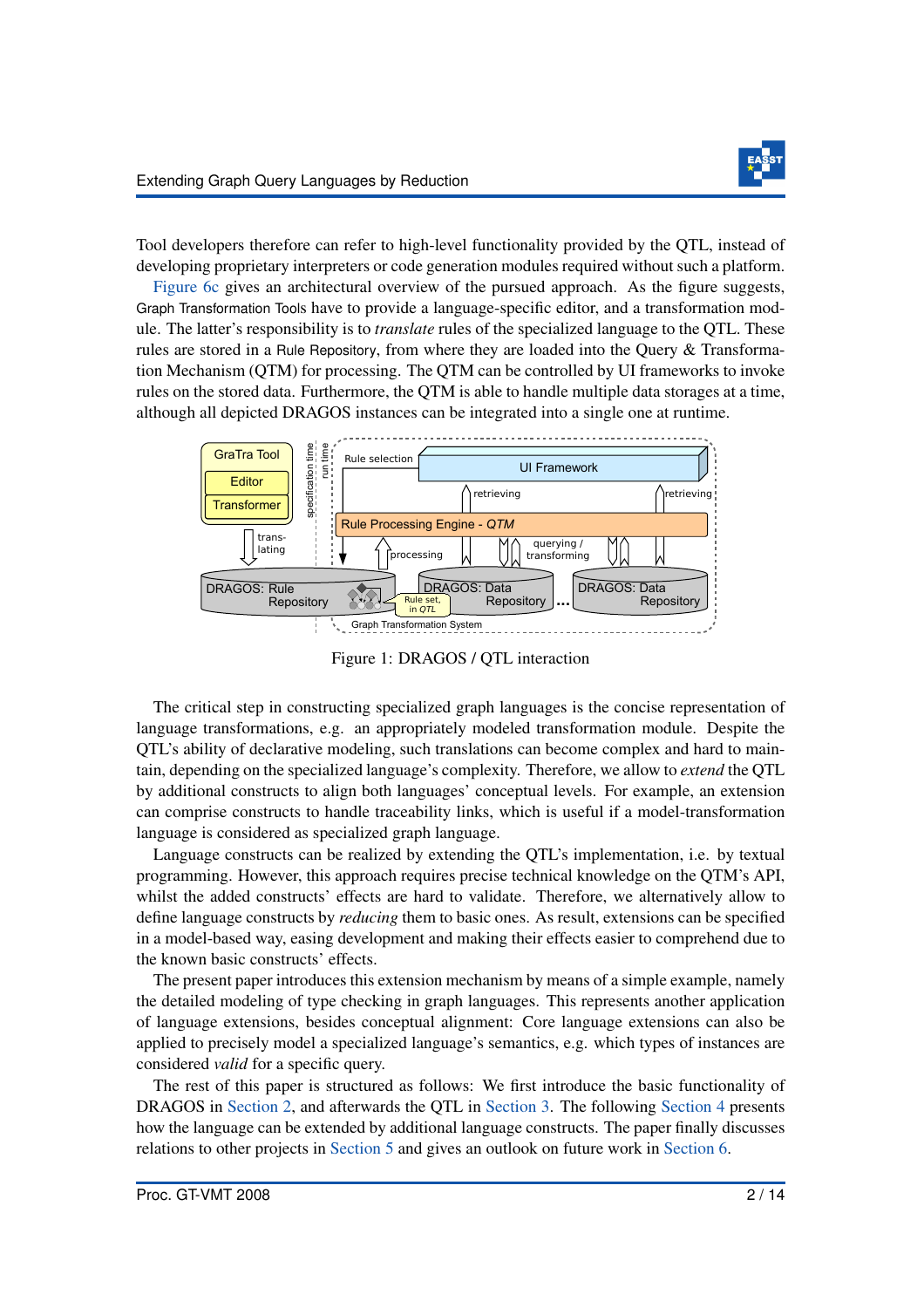

# 2 Graph database DRAGOS

The DRAGOS database<sup>1</sup> is a data repository for the management of graph structures. Using graphs as fundamental data model, even complex data structures can be represented without need for technical helper elements. In contrast, the relational data model often requires additional elements, such as extra tables to store many-to-many relations.

Architecture. The DRAGOS architecture allows flexbile adaption to a given application domain, amongst other things by exchanging the underlying graph storage module. This way, developers may choose between fast in-memory solutions, and transactional storages based on relational or object-oriented databases. Furthermore, the graph storage module can be adapted to use existing model repositories, too.

Graph model. DRAGOS offers a rich graph model originally inspired by the Graph eXchange Language (GXL) [HWS00]. Among other things, the graph model supports hierarchical graphs including graph-crossing connections. Nodes, graphs, edges and relations are treated as firstclass citizens, and thus can be identified and attributed. This enables flexible connections between entities, e.g. edges connecting edges and the attribution of all entities. All entities need to be typed by some graph entity class. Type structuring is supported, including multiple inheritance.

# 3 Queries & Transformations for DRAGOS

In this section, we present the Query & Transformation Language by means of an example, relating it to the well-known graph transformation language PROGRES [SWZ99]. The language's abstract syntax is presented and its semantics are sketched. Unfortunately, no comprehensive definition of the QTL can be given here due to the lack of space. Also, only the *query* aspect of the language is handled in this paper. For the transformation of graphs, the reader is referred to [Wei08].

## 3.1 Example Query

Figure 2a shows a simple visual query modeled using the PROGRES graph transformation language. This query checks whether three nodes connected by edges of proper type and direction exist in the host graph. Another (intuitive, but rather implicit) condition is that indeed two different nodes '1 resp. '2 exist.

As the DRAGOS graph model is a lot more complex than the PROGRES model, queries according to the PROGRES syntax would be hard to represent. Therefore, the QTL separates between graph entities to be *searched* from the conditions that need to be *fulfilled* by these entities. The DRAGOS query shown in Figure 2b contains a set of *variables* (middle row, depicted as circles). In order to confirm the query, each of these variables has to be bound to a graph entity from the host graph, otherwise the query fails.

<sup>&</sup>lt;sup>1</sup> Database Repository for Applications using Graph-Oriented Storage, previously called *Gras/GXL*.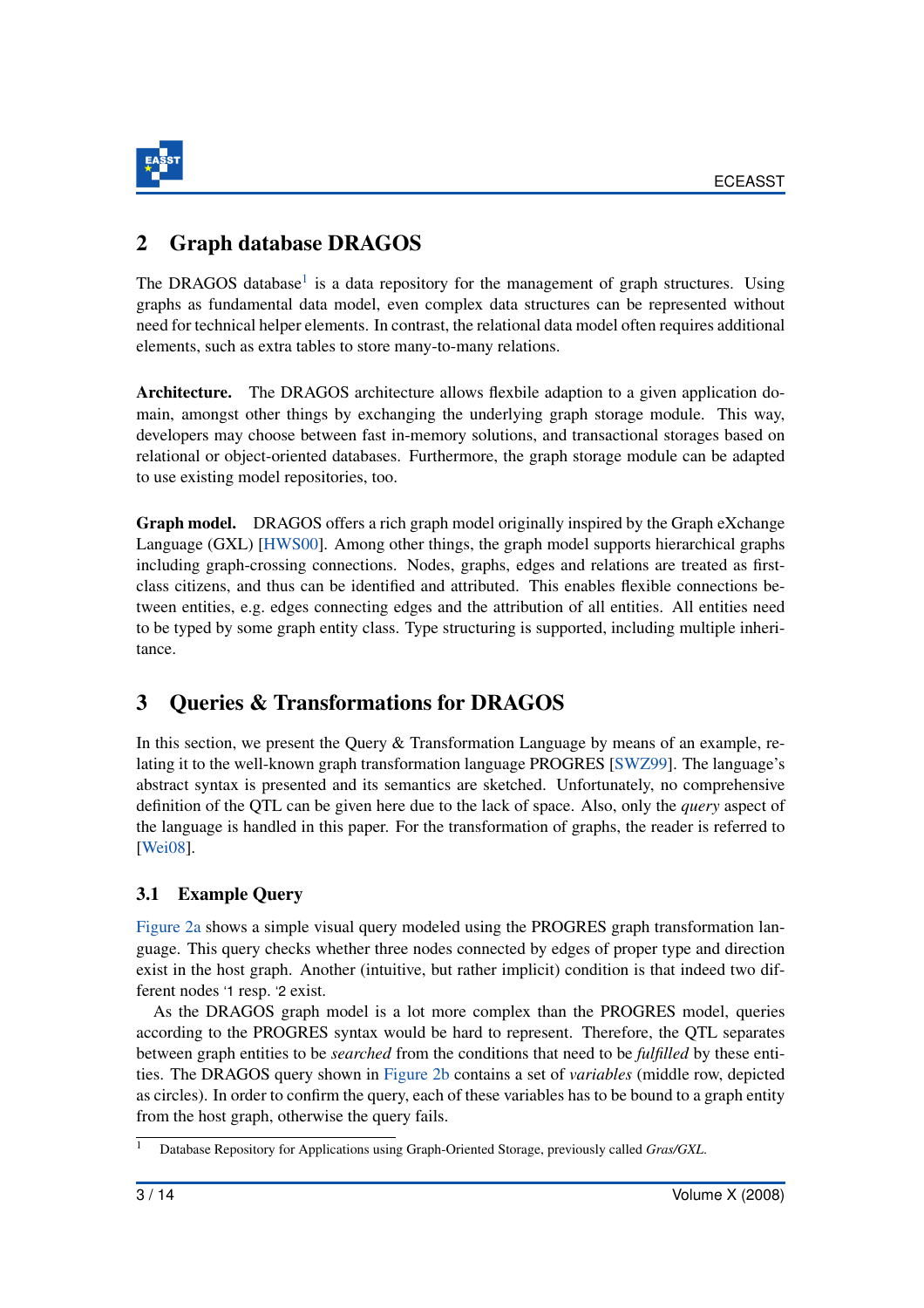

Figure 2: Sample query searching three connected nodes



Figure 3: Meta-Model of the Query & Transformation Language (simplified)

Constraints (depicted as diamonds in Figure 2b) are used to restrict the queries' results in several ways: IncidenceConstraints demand connectivity of entities, using role names to distinguish between variables for the source, the target and the connector. This distinction is necessary as DRAGOS allows edges to be connected to other edges, and so querying these structures needs to be supported. TypeConstraints restrict legal values to a certain type, where the desired type is indicated by the reqType attribute. The IsomorphismConstraint is used to ensure that attached variables are bound to *pairwise different* entities. Its name stems from the theoretical concept of searching an isomorphic mapping of queried entities to host graph entities, although it could be called NonIdentityConstraint as well. It is only added between variables of the same type, as inheritance is not considered in the current example.

# 3.2 Syntax & Semantics

The language's abstract syntax is depicted in Figure 3 by means of its meta-model. According to this model, each Pattern consists of a set of PatternElements, which are sub-divided into Variables and Constraints. Constraints are connected to at least one Variable via Restricts edges, which can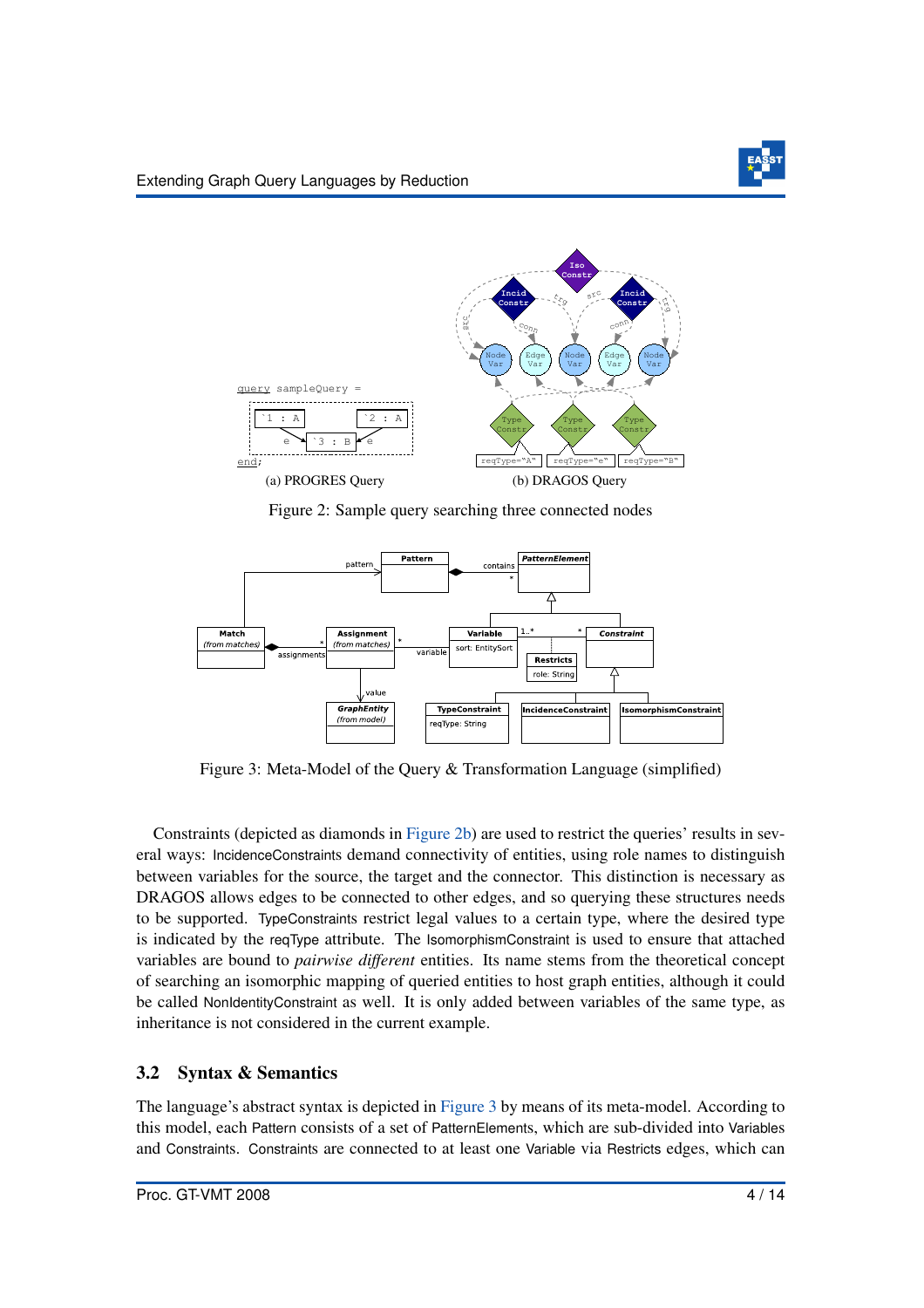

be distinguished using the role attribute. To support manipulation of graphs, the complete metamodel additionally provides Operators, which are not discussed in this paper.

Figure 3 only defines the basic structure of patterns, but does neither define static semantics (e.g. well-formedness of patterns) nor dynamic semantics (the actual meaning of the pattern). Here, these two kinds of semantics are introduced for a small subset of the QTL. We utilize the OMG's Object Constraint Language (OCL), as it allows to combine first-order predicate formulae with object-oriented concepts. Nevertheless, it should be noted that the OCL has not been comprehensively defined in a formal way, so that no unique interpretation of the presented formulae can be given. However, several research activities [BW02] strive to define the OCL's semantics, which would lead to an unambiguous understanding.

Besides the language's meta-model depicted above, several well-formedness conditions for patterns exist, which cannot be expressed using class-diagrams in a convenient way. For example, the following OCL invariant defines conditions on the IncidenceConstraint:

```
context IncidenceConstraint
  def: \mathscr{S}: Collection (Variable) = self. restricts \rightarrow select (r | r. role = "src")
  def: \mathscr{T}: Collection (Variable) = self. restricts \rightarrow select (r | r. role = "trg")
  def: \mathscr{C}: Collection (Variable) = self. restricts \rightarrow select (r | r. role = "conn")
  inv: wellformedness =self \mathscr{C} \rightarrow size () = 1 and self \mathscr{C} sort = Variable Sort . EDGE and
      s e l f \mathscr{S} \rightarrow size () \leq 1 and
      s e l f .\mathscr{T} \rightarrow size () \leq 1 and
      1 \leq \text{self} \cdot \mathscr{S} \rightarrow \text{size} () + self. \mathscr{T} \rightarrow \text{size} ()
```
This invariant requires that the constraint is connected to exactly one Variable via a Restricts edge with role conn (connector). This variable has to specify the meta-class EDGE, i.e. it must query edges from the database. In addition, either a unique source variable (role src), or an unique target variable (role trg), or both, have to be given.

An assignment of graph entities to a Pattern's Variables not violating any Constraints is called a Match. Matches are instantiated by the language implementation according to the given Pattern and the contents of the graph database. As specified by the class diagram, each Match holds a (possibly empty) set of Assignments, each of which points to a Variable and its corresponding value. In addition, Matches have to comply to the following invariants.

```
context Assignment
  inv: validity =
    ( self . variable . sort = Variable Sort .NODE implies self . value . oclIsTypeOf (Node)) and
    (self. variable. sort = VariableSort. EDGE implies self. value. ocllsTypeOf(Edge)) and
         [ . . . ]
```
The *validity* invariant requires that each Assignment relates Variables to *proper* entities in the database. Therefore, i.e. a Variable of sort EDGE may only be related to an Edge in the database.

```
context Match
  inv: completeness =
     let \mathscr V: Collection (Variable) =
        self. pattern.contains \rightarrow select (oclIsKindOf (Constraint)) \rightarrow collect (c | c.variable)
     in self. assignments \rightarrow collect (a | a. variable)\rightarrowincludesAll (\mathscr V)
  inv: uniqueness =
     self. assignments \rightarrow for All (a_1 \mid self. assignments \rightarrow for All (a_2 \mida_1. v a riable = a_2. v a riable implies a_1 = a_2)
```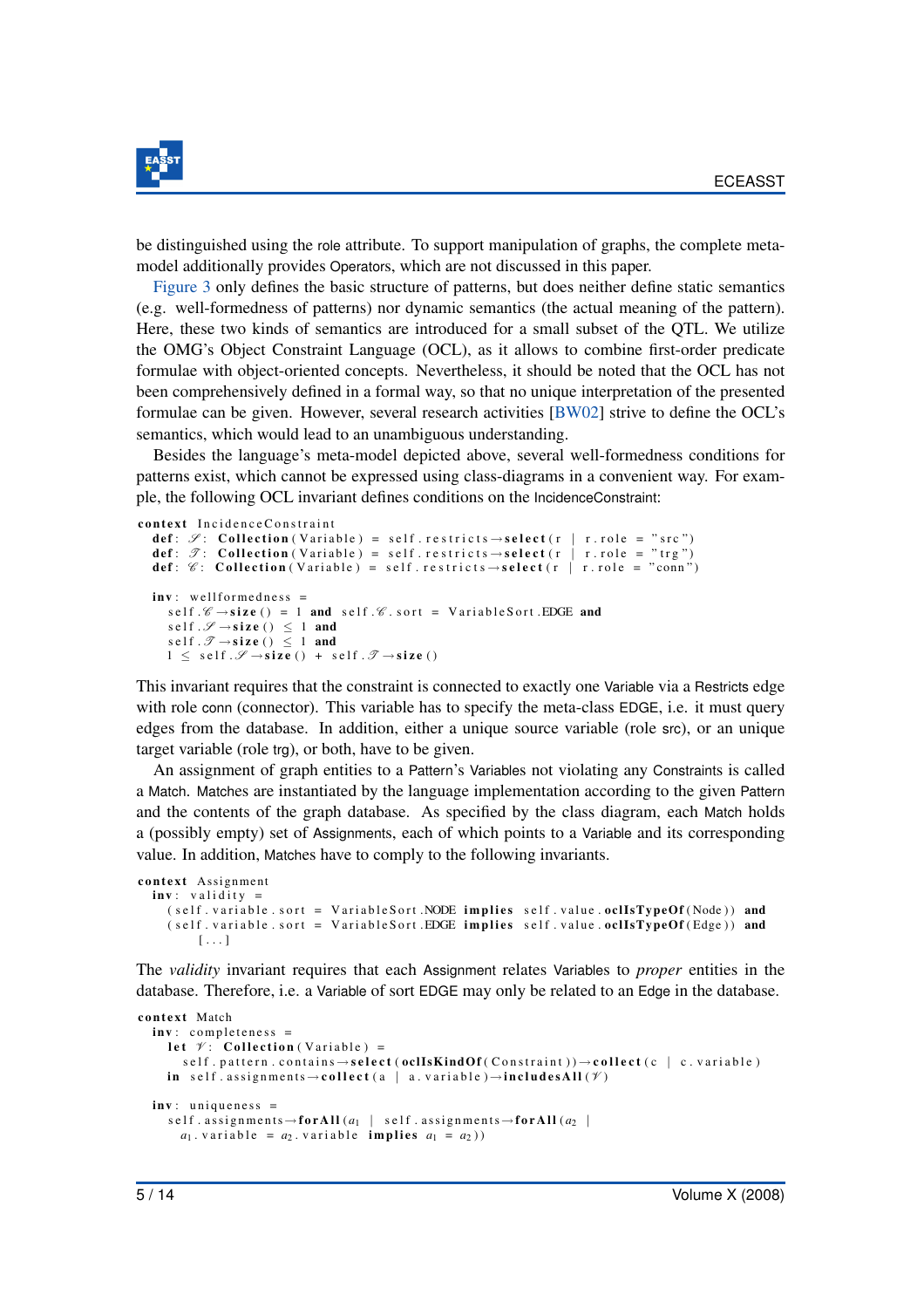```
inv: correctness =
  self. pattern.contains \rightarrow select (oclIsKindOf (Constraint)) \rightarrow for All (c | c.ful Filled (self))
```
Besides the Assignments' validity, a Match has to be complete, unique, and correct.

- For *completeness*, an Assignment has to exist for all Variables which are referred to by any of the Pattern's Constraints. Hence, all restricted Variables must have a value assigned.
- The *uniqueness* invariant demands that each Match holds at most one Assignment for each Variable. This restriction eases the definition of Constraints.
- *correctness* means that a Match fulfills every Constraint of its Pattern. Fulfilledness is defined depending on the respective Constraint's type (see below).

```
context TypeConstraint
  def: full Fil ed (m: Match): Boolean =
     s e l f . v a r i a b e \rightarrowfor All (v \mid m. assignments \rightarrow select (a \mid v = a. variable ). value . type = self. reqType)
context Incidence Constraint
  def: full Filled(m: Match): Boolean =let c = m. assignments \rightarrow select (a | \mathcal{C} = a. variable). value
     in (\mathscr{S} \rightarrow isEmpty() or m. assignments \rightarrow select(a \mid \mathscr{S} = a. variable). value = c. source)
        and (\mathscr{T} \rightarrow isEmpty () or m. assignments \rightarrow select (a | \mathscr{T} = a. variable ). value = c. target )
```
A TypeConstraint is fulfilled iff the values of all attached variables are of the type demanded by its reqType attribute. This definition does not consider any type hierarchy. The IncidenceConstraint demands that the edge assigned to the connector variable (the singleton collection  $\mathscr{C}$ ) is the source resp. the target of the corresponding variables. This restriction only applies if an according variable is connected to the constraint.

The presented invariants (partially) define the validity of Matches, but do not state how such an assignment can be computed. Language implementations therefore need to provide an operational implementation of these invariants.

# 4 Extending the Query & Transformation language

The core language defined in the previous section allows to model queries using a basic set of language constructs. This section introduces a technique to add additional constructs to the language, e.g. to represent special semantics of a high-level language. As example, the Type-Constraint mentioned above is extended to support *type inheritance*. This is achieved by adding an additional constraint to the language's meta-model, and by reducing its intended semantics to those of existing constraints.

### 4.1 Type-level reasoning

The reduction of constraints usually requires to reason on the entities' types and their relations. For this purpose, we added a mechanism which *reflects* the database graph schema into the runtime graph, as shown in Figure 4. On the left side (Figure 4a), the standard situation using separate instance and schema models is shown. Dashed arrows indicate an entities' type. However,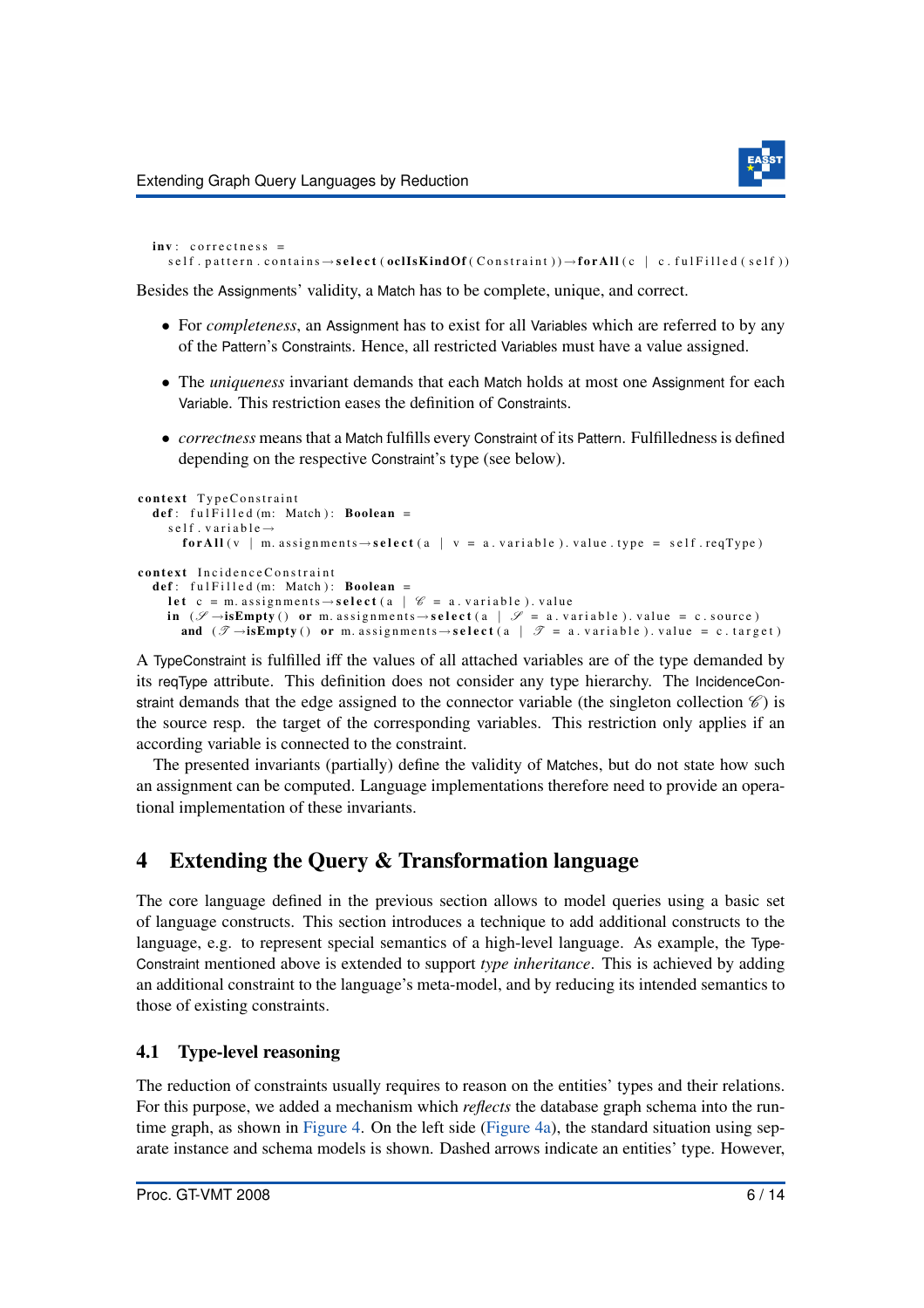



Figure 4: Reflection graph to query types

the QTM is not able to traverse this relation or examine the entities' types. Therefore, Figure 4b reflects the graph schema into the runtime data as special Reflection Graph. Node classes and edge classes are represented by nodes in this graph, with attributes storing the types' names. Edges model the inheritance relations. Additional edges connect entities of the regular instance graph to nodes representing their types in the Reflection Graph. The QTM can therefore traverse and analyze this graph in the same way as regular instance graphs are handled. For the sake of clarity, some represents and instance of lines are omitted in the figure.

### 4.2 Basic constraint reduction

To revive the initial example, Figure 5 (left side) shows an additional SubTypeConstraint used to check an entities type compatibility. Just like the regular type constraint, it receives the type's name by the reqType attribute. In order to evaluate this constraint based on the core language, it is *reduced* to the query on the right. Node variable  $\textcircled{1}$  corresponds to the original variable. An IncidenceConstraint is used to traverse the instanceof relation, as checked by the TypeConstraint of edge variable  $\oslash$ . The value of  $\oslash$  is a node in the reflection graph representing the entities class.



Figure 5: Definition of the SubTypeConstraint

From variable 3, a so-called IncidenceClosureConstraint traverses an arbitrary (including zero)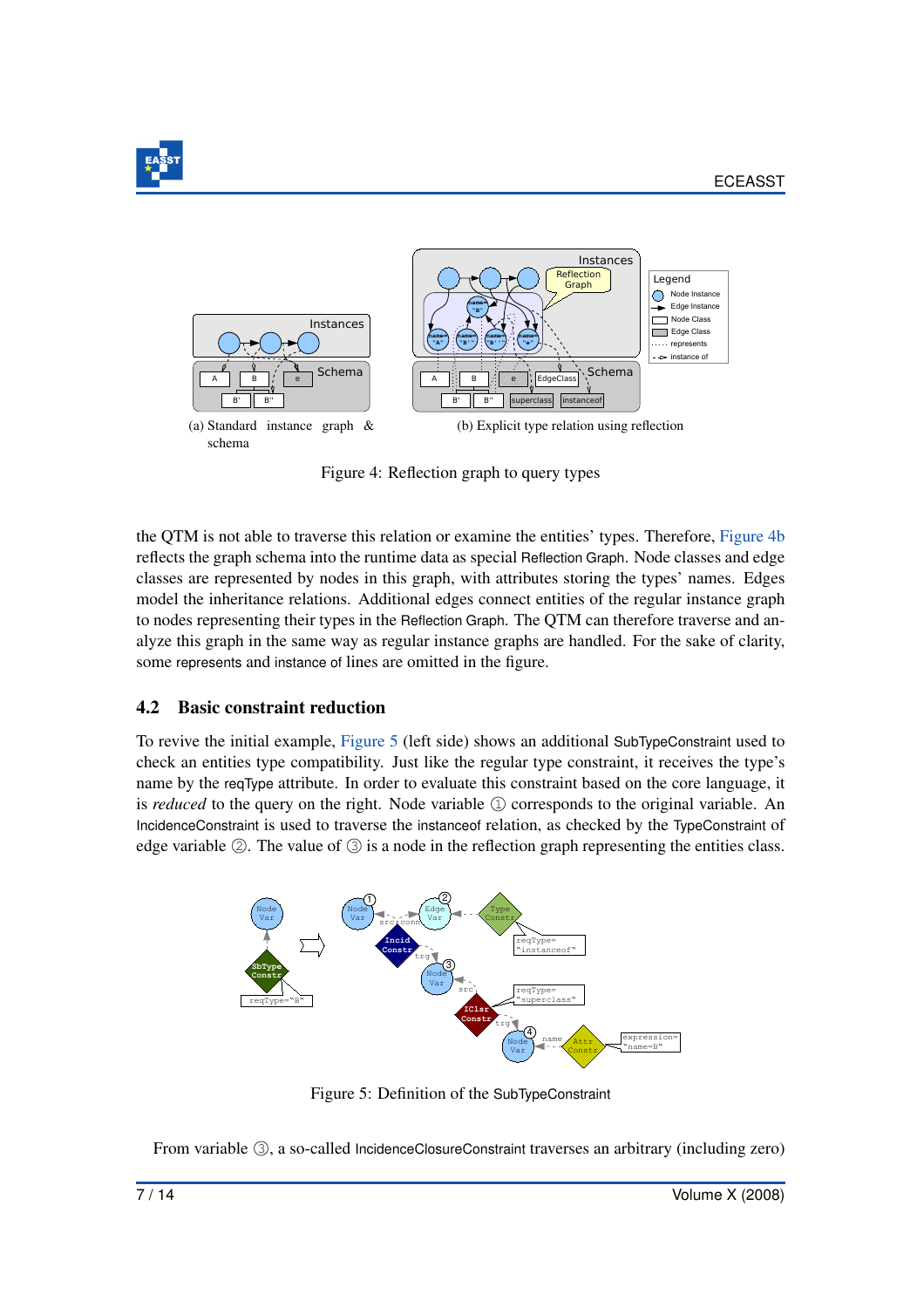

number of edges, just like the Kleene star operator does for regular expressions. In contrast to the IncidenceConstraint, this constraint is not connected to any edge variable, as an unknown number is traversed during pattern matching. To restrict the traversed edges to a certain type, the IncidenceClosureConstraint expects an edge class passed as value of the reqType attribute. In this case, the type superclass is given, whose instances model inheritance relations in the reflection graph. According to this relation, entities assigned to the target variable  $\ddot{4}$  are again nodes of the reflection graph representing classes. Another AttributeConstraint checks the respective class name, only retaining the class named B as valid assignment.

As result of this transition, the SubTypeConstraint is fulfilled iff the pattern on the right of Figure 5 is fulfilled. For variable  $\mathbb{Q}$ , the value's type  $\mathbb{Q}$  is retrieved, and all reachable supertypes are checked whether they carry the requested name B. Variables  $\circled{3}$  and  $\circled{4}$  may get the same entity assigned, so the case that the value of  $\Omega$  is an instance of class B is covered, too. Furthermore, the reachability check also supports multiple inheritance offered by DRAGOS.

The replacement shown in Figure 5 can be expressed easily by a graph transformation rule. This replacement rule is run in a pre-processing phase before invoking the resulting query.

#### 4.3 Nested pattern matching

The previous subsection demonstrated a simple conversion rule to replace extended language constructs by basic ones. The proposed QTL additionally allows to replace parts of a rule *recursively*, which is necessary to define the IncidenceClosureConstraint used above. Our approach for recursive replacements is based on the idea of *nested queries*, which is presented in the following.

On the syntactic level, the QTL meta-model is extended by adding Pattern to the subclasses of PatternElement (c.f. Figure 3), so that its instances may contain other patterns. Furthermore, class Match gains a reflexive association to model nested matches. For all matches, this relation has to be coherent with their respective patterns' nesting. This condition implies that a child pattern is evaluated only if a match of its parent pattern exists.

Semantically, nested patterns are matched independently from each other if constraints only refer to variables of the same pattern. The resulting set of matches (if "joining" assignments of parent and child matches) is the cross-product of matches of non-nested patterns. However, there are two possible interactions between parent and child patterns: *Firstly*, constraints can restrict variables of child patterns. As the child pattern's variable is not bound when checking fulfilledness of the parent pattern, such constraints cannot be verified. Fulfilledness of the constraint's pattern therefore only demands that no constraint is violated, thus allowing unevaluable constraints to persist. In addition, a pattern is matched only if no constraint of any ancestor pattern is violated by its variable assignments. *Secondly*, variables can be restricted by constraints of child patterns. Here, the common conditions for non-nested queries suffice, demanding fulfilledness (more generally non-violatedness) of a pattern's constraints. *However*, references between entities of *sibling* patterns are *forbidden* to keep matches independent of each other.

A final aspect on nested queries that needs to be addressed here is the *processing* of the resulting match structure. As result, we determine the validity of a match with regards to its child matches. From the application's point of view, an invalid match is treated as non-existent. Match validity can be specified w.r.t. two criteria: The *pattern condition* ensures that a match contains appropriate child matches for a *specific* child pattern. One usage of this condition is to reason on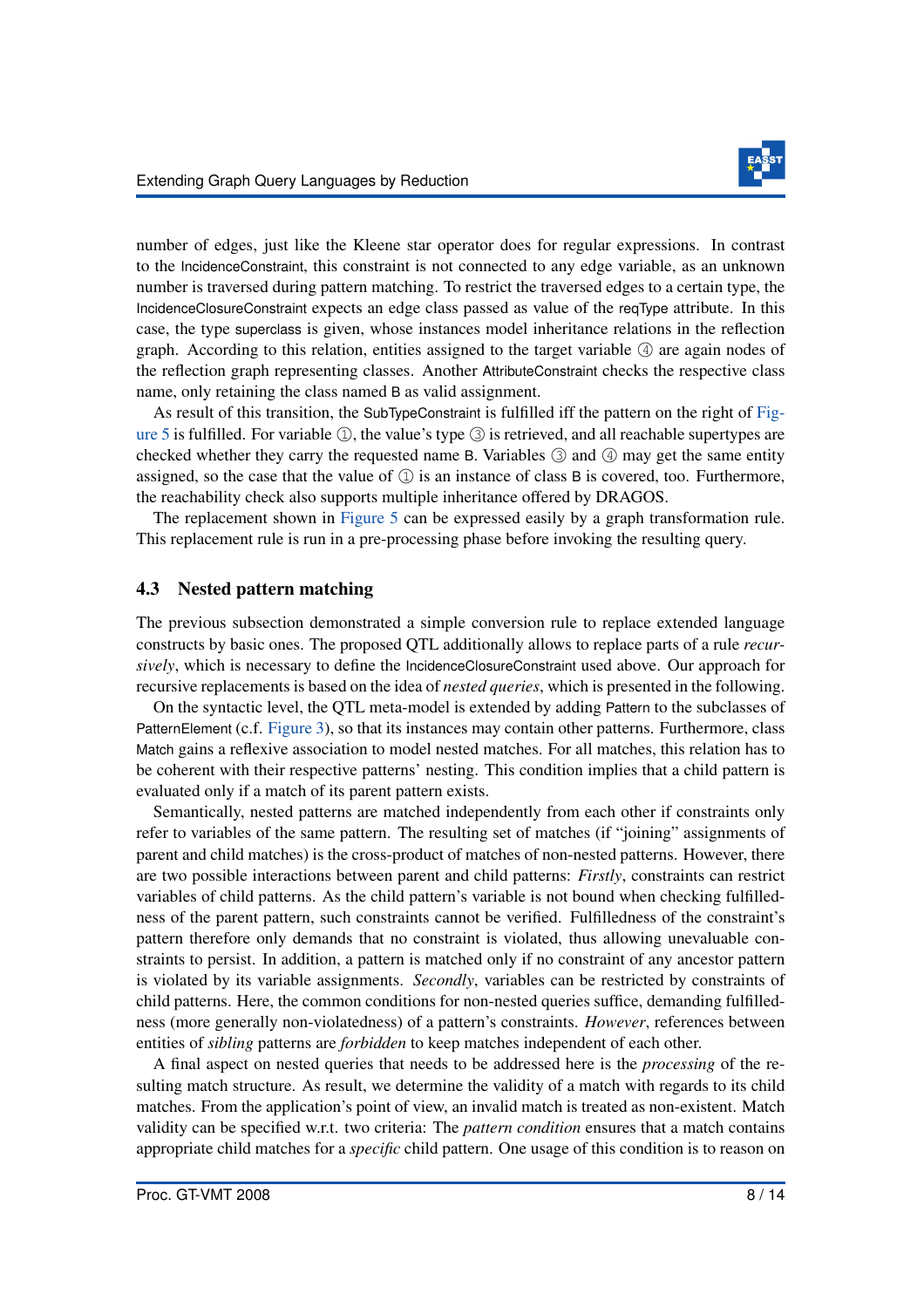

the number of these matches, e.g. *at most zero matches* to model negative application conditions. In the following, nested patterns are treated according to the intuitive *at least one* cardinality. Another approach is the *group condition*, which specifies the treatment of distinct child patterns (if any, otherwise the condition is true). Here, e.g. a boolean operator such as  $\vee$  or  $\wedge$  can be applied on the pattern conditions' results. In the following, we assume an ∨ condition, so that *at least one match* for *at least one child pattern* has to be found.

Figure 6a shows a nested pattern searching for paths of length 0 or 1. The outer variables are assumed to be bound before, in surrounding parent pattern. Pattern  $\Omega$  contains a single IsomorphismConstraint. As only the outer variables are bound when searching for matches of 1❤, this constraint is always fulfilled. Therefore, a single match without any assignments exists for this pattern. The inner pattern  $\circled{2}$  checks whether the outer variables have the same value assigned, which represents a path of length 0. In contrast, pattern  $\circled{3}$  traverses an edge (according variable and type check are omitted here), and checks whether the reached node equal the outerright variable's value. The IsomorphismConstraint of  $\mathbb Q$  requires that the target node is not identical to the outer-left variable's value, to exclude reflexive edges. Processing rules discussed above state that at least *one* of these nested patterns need to be matched to obtain a valid match for  $\mathbb{Q}$ .

### 4.4 Recursive constraint reduction

Although nested queries allow to express *alternative* patterns, they can only be used to check a limited number of variables. Usually, this number cannot be given in advance, e.g. the Incidence-ClosureConstraint requires to check for paths of an *arbitrary* length. The only, albeit impossible, solution would be the specification of an infinite number of patterns. Therefore, we apply a mechanism for recursive expansion of queries at *runtime*.

The language's meta-model is extended by a PatternReference class, which references a pattern defined by the developer. References are replaced by the corresponding pattern when its container pattern is matched successfully. Recursion is achieved by copying a pattern into itself, also copying the reference being expanded. If multiple references exist within the same pattern, their order of replacement is undefined. However, consistency conditions introduced below ensure that the result is indeed independent of this order. Furthermore, reference expansion should be guaranteed to terminate in recursive situations. Although this property is not ensured directly, expansion can only occur whenever a pattern is matched. Therefore, termination of reference expansion is given if only a finite number of patterns can be matched. Obviously, this can be achieved by an IsomorphismConstraint limiting at least one variable per pattern to an entity not assigned to other variables. Therefore, finiteness of the host graph implies finiteness of matched patterns and expansion steps.

The actual application of pattern references is introduced by referring to the IncidenceClosure-Constraint. Figure 6b shows a variant of the nested pattern introduced above. In contrast to Figure 6a, pattern 3 does not contain an own IdentityConstraint to check the connectedness of the path ends. Instead, two PatternReferences are given: The upper one refers to pattern  $\mathcal{Q}$ , which means that this pattern is copied *into* pattern  $\circled{3}$  if the latter can be matched. Furthermore, the lower reference copies pattern  $\circled{3}$  into itself.

Reference expansion is conducted as follows: Each PatternReference is replaced by a new pattern created inside the reference's container, and filled with copies of the referenced pattern's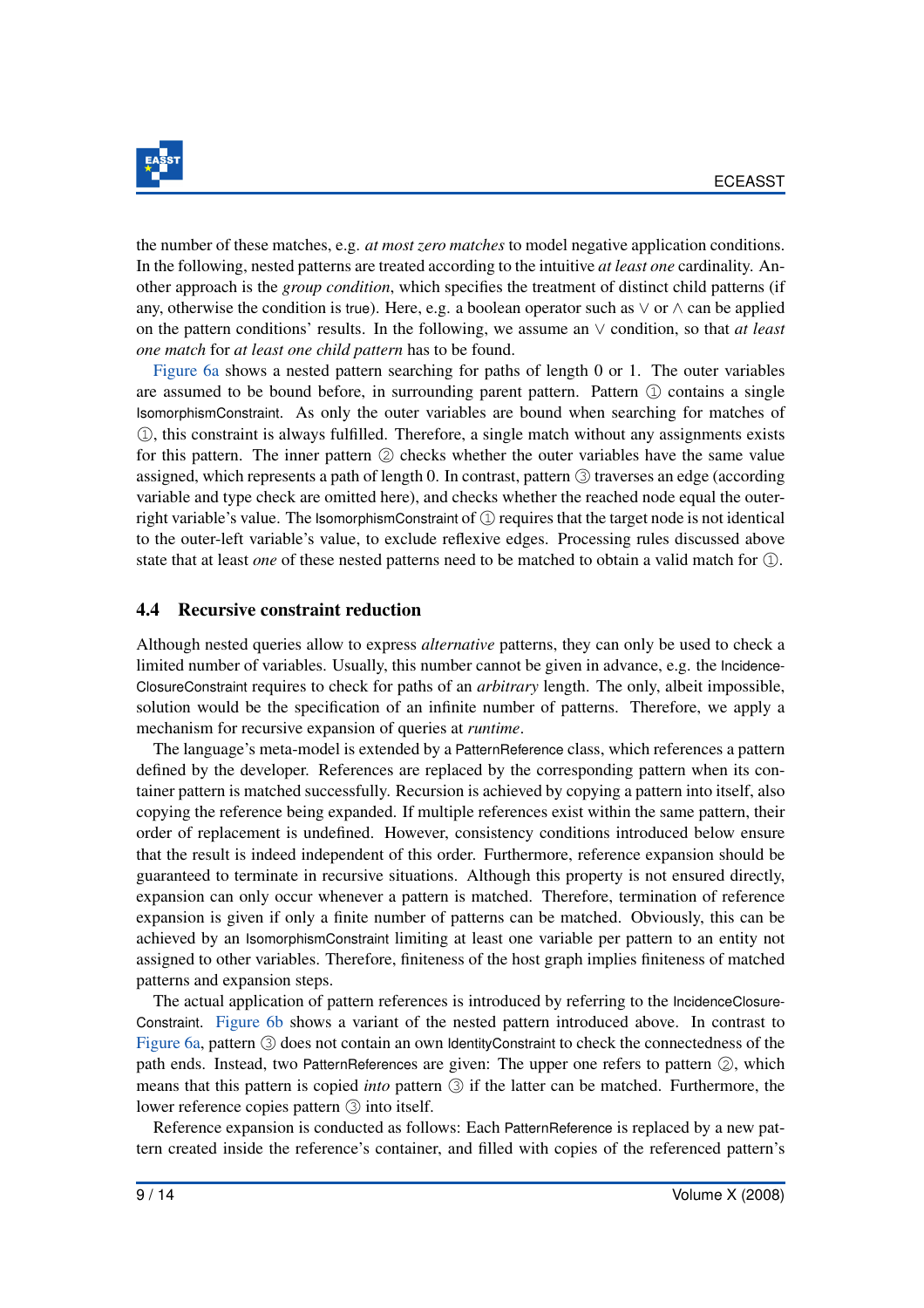

Figure 6: Patterns for incidence closure

entities. This covers the entities' types, attribute values, and connectedness to other copied entities. However, the question remains how the copied pattern's *context* should be handled. This context is defined by the edges connecting its contained entities to entities not contained in the pattern being copied, the so-called *external links*. Figure 6c highlights the external links of Figure 6b for both copied patterns. Here, this concerns Restricts edges (four times), but also the pattern referred to by the upper PatternReference.

For each pattern reference, the developer has to specify a *mapping* of entities connected to external links, relating them to entities that should be connected to the referred pattern. Identical mapping of an element to itself is a valid choice. Mappings are copied along with other pattern entities during reference expansion, which is required for recursive expansions.

In order to achieve the desired replacement in case of the IncidenceClosureConstraint, the following mappings are required (c.f. broad arrows in Figure 6c):

- The *upper reference* copies pattern  $\circled{2}$  into pattern  $\circled{3}$  to check value-identity of the outerright variable and the variable of  $\circled{3}$ . Therefore, the outer-left variable referenced by  $\circled{2}$  is mapped to the variable of  $\circled{3}$ , whereas the outer-right variable is mapped identically.
- Expansion of the *lower reference* should yield a query for path of length 2. Therefore, the same mapping of the outer-left variable to the variable of  $\circled{3}$  applies here, such that the IncidenceConstraint of the *copy* of pattern  $\circled{3}$  refers to the original's variable as source.
- The traversed node should not have been visited before, so all node variables are connected to the IsomorphismConstraint of  $\mathbb{Q}$ , which is mapped identically for this purpose. This constraint ensures termination of the replacement, as discussed above.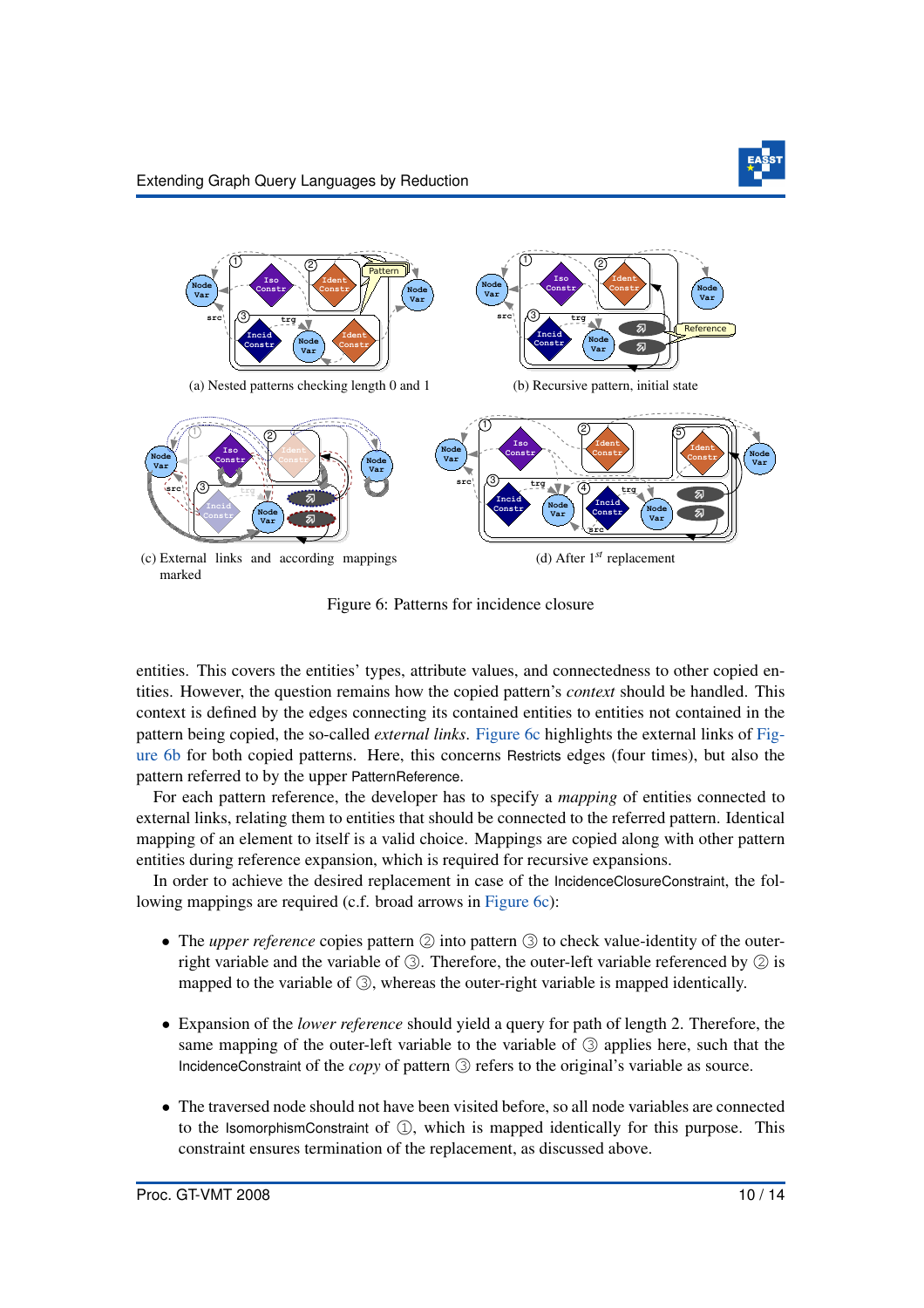

• A last external link of the lower reference is the pattern referred to by the *upper* reference. Here, pattern  $\oslash$  is mapped to its reference, such that the copied reference will refer to the *expanded* upper reference of  $\Im$ . In this case, identical mapping would lead to broken copied mappings in later expansion steps, if the lower reference is expanded first.

Using these mappings, expanding both references yields the pattern structure shown in Figure 6d. Expanding the upper reference results in  $\circledS$ , whereas the lower one is expanded to  $\circledA$ . The resulting query checks for paths of length 0 by matching  $\mathbb{Q}$  and  $\mathbb{Q}$ , and 1 by matching  $\mathbb{Q}, \mathbb{Q}$ , and  $\circledS$ , respectively. Paths of length 2 can be found after the next step, using  $\circled{1}, \circled{3}, \circled{4}$ , and the expanded reference to  $(5)$ .

This section showed how complex or application-specific language constructs (represented by constraints) can be reduced to basic ones. With the presented nested query mechanism, recursive expression can be captured as well. Although its evaluation might be inefficient, it serves as the guideline for implementing the QTL. This is required by the fact that the actual storage backend of DRAGOS is exchangeable, and so is the implementation of its language. As discussed in [Wei08], such implementations may either rely on the DRAGOS core graph model, or convert rules into a backend-specific format. e.g. SQL statements. To provide an efficient implementation, language extensions might also be converted into such a backend-specific language. The modeled reduction rules in this case serve as the formal definition and as reference used in test-based validation of the specific implementations.

# 5 Related Work

In contrast to previous publications on DRAGOS  $[B\ddot{o}h04]$  and the according QTL [Wei08], this paper focusses on the language's extensibility. In this section, we give a brief comparison to other research in the area of graph transformations.

Graph transformations based on constraint satisfaction. The QTL is based on the theory of *constraint satisfaction problems* (CSP) known from the area of artificial intelligence. CSPs are well-suited to model graph pattern matching by solving the *subgraph-isomorphism problem* [LV02]. In our work, we aim to implement the QTL based on existing systems, and therefore extensive development of a basic constraint solver is not of crucial importance. This would only improve the generic implementation based on the core graph model, which should be considered as fallback solution only. Instead, we focus on implementations based on sophisticated storage backends like databases.

CSP-like representations of graph transformation rules have also been applied in [HVV07], where search-plan optimization is discussed for such a rule model. As this approach is not concerned with the evaluation of expressions, dynamic aspects such as matches need not to be considered. In contrast, our approach also incorporates matches to model the result of a query. Furthermore, the cited work includes negative application conditions directly into the language, whereas NACs are treated as special case of nested patterns in our QTL.

Graph transformations on relational databases. Implementing GTS on established relational databases has been presented initially by the authors of [VFV06]. Basically, the authors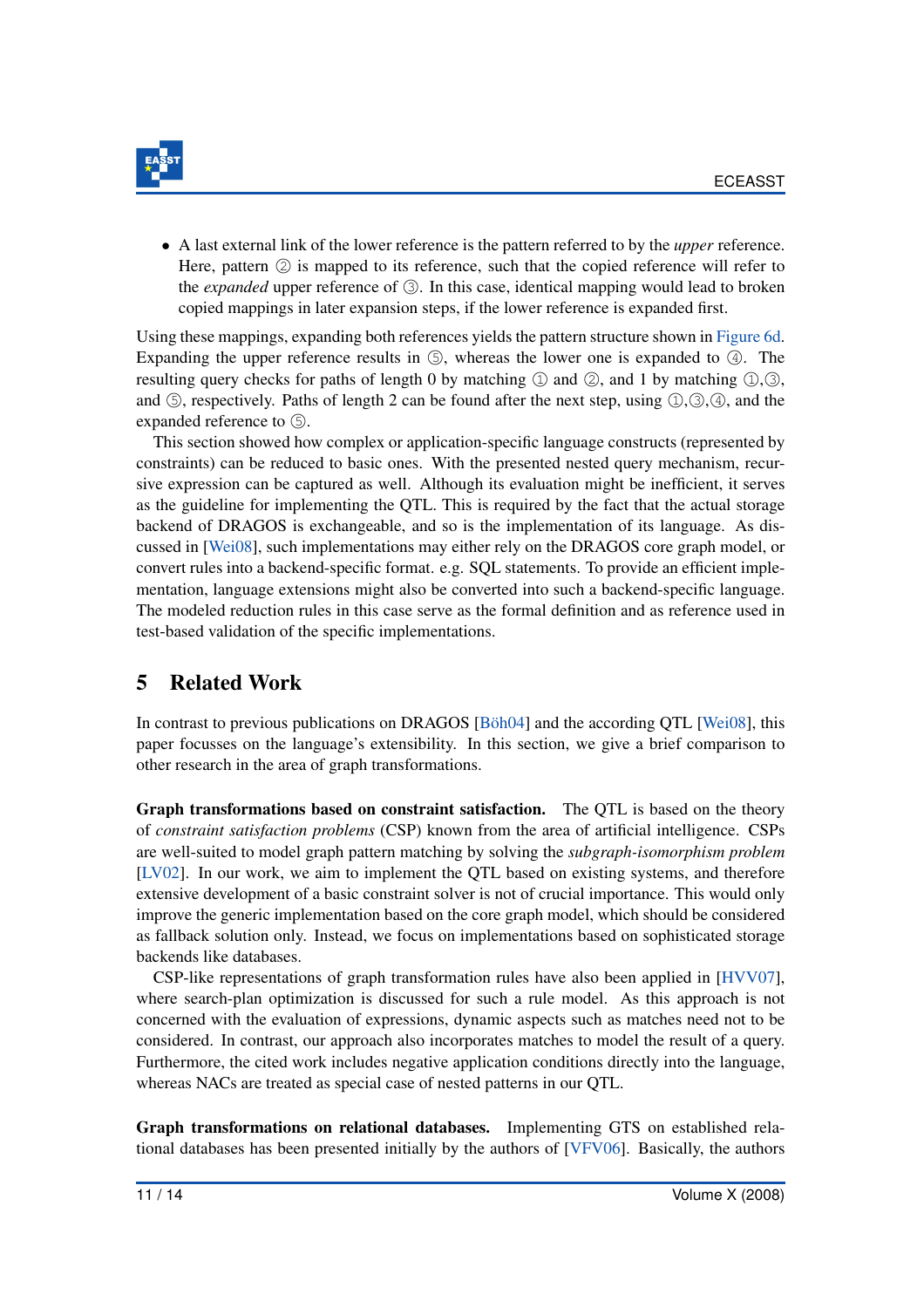

transform a graph schema to a set of database relations, and implement pattern matching by deriving views on these tables. One difference to our approach is the applied meta-level (M 1), as the DRAGOS graph model constitutes a common meta model for all applications (thus M 2). Furthermore, we apply the basic idea of generating SQL code in a language-independent environment, with the QTL forming a common basis. The separation between variables, constraints, and operators applied in the QTL is indeed closer to the SQL than traditional graph languages considered by [VFV06], which simplifies the translation process for us.

The authors also mention a specialized query optimizer developed for the applied relational databases, which, unfortunately, is not discussed any further. We agree that an optimizer specialized on graph queries is indeed necessary. Inspection of the internal search plans of the database backend showed that the standard optimizer already prefers table joins with small result sets, e.g. traversing edges instead of global searches over the graph. However, the order of edge traversal is not optimized effectively, which causes inefficient behavior for large queries. To relieve this drawback, a specialized query optimizer should adapt results from search-plan driven code generation found in common graph transformation tools.

Graph transformations for visual programming. Graph transformation languages like PRO-GRES provide similar functionality like the DRAGOS QTL. However, the latter has been designed as *base layer* of specialized graph languages, and therefore especially focuses on two aspects: First, the language has provide common functionality, yet being extensible, as discussed in Section 1. In contrast, the architecture of PROGRES has not been designed for extensibility at all. Second, the provided platform has to be able to represent and translate specialized languages. The QTM meets this requirement by applying graph-oriented data storages not only for the runtime data, but also for representing rules modeled using specialized languages and there counterparts in the QTL.

In contrast to common graph transformation languages, the low-level DRAGOS QTL is not feasible for direct use by developers. Therefore, it should not be considered as competitor to existing languages, but as a common core for existing and new languages to build on.

## 6 Conclusion

In this paper, we introduced the QTL currently being developed for the DRAGOS graph database. This language especially focuses on extensibility, which is the core aspect of this publication. Developers may choose to add new constructs to the language in case existing ones do not suffice the application's needs or do not match its semantics. These are implemented by reduction to existing ones, also allowing recursive substitutions. In addition, language constructs may be converted into a storage-specific query such as SQL statements.

The presented work is fully implemented based on the DRAGOS graph model interface, designated as *generic* implementation in [Wei08]. Currently, we are working on an SQL-based solution. Interesting problems remain in the recursive evaluation of queries, which cannot be expressed directly in many database systems<sup>2</sup>. Upon completion, we will conduct performance

<sup>&</sup>lt;sup>2</sup> Altough recursive SELECT statements are defined by SQL3, support is optional and obviously not very popular.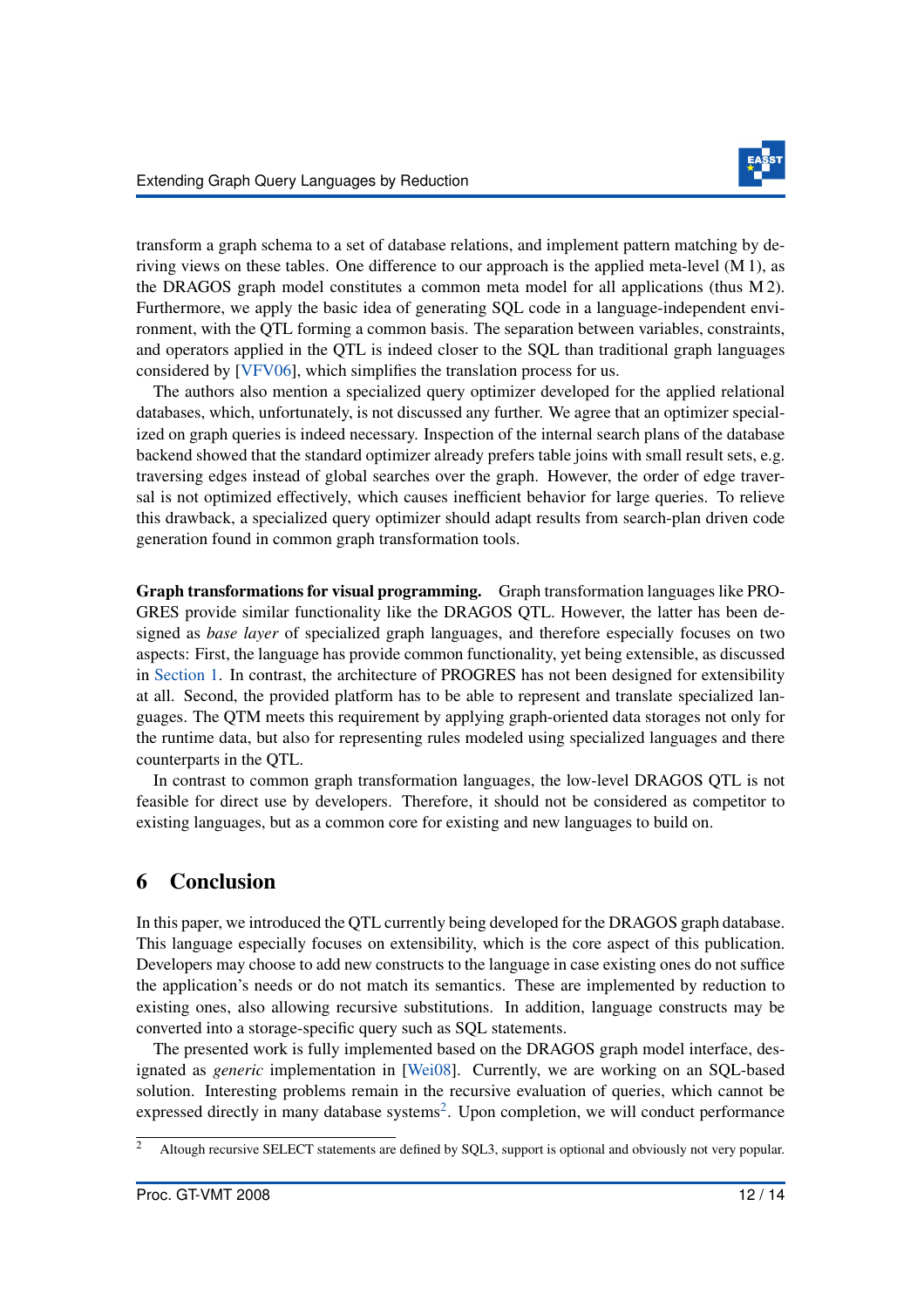

evaluations comparing the QTL to DRAGOS applied in the code generation approach. Furthermore, comparisons to other graph transformation solutions based on databases are of interest.

Currently, we are embedding support for control flow into the language definition and its generic implementation. Core features of this mechanism include hierarchical rule composition, optional dataflow and rule invocation. Rule application strategies will allow non-deterministic and random (with or without backtracking) processing of multiple matches. Using this mechanism, rules can be combined to complex graph transformation systems.

As next step, we will support the development of specialized graph languages on top of the QTL. For this purpose, a set of parser specifications are being developed to import textual documents from graph languages into the DRAGOS database. Currently, we are working on support for the general-purpose rewriting language PROGRES and a derivate of the query language GReQL [KW99]. To enact the corresponding specifications, we also develop a transformation language to translate them to the QTL.

# Bibliography

- [Böh04] E. Böhlen. Specific Graph Models and Their Mappings to a Common Model. In Pfaltz et al. (eds.), 2 *nd Intl. Workshop on Applications of Graph Transformations with Industrial Relevance, (AGTIVE)*. Lect. Notes in Comp. Sci. 3062, pp. 45–60. Springer, 2004.
- [BW02] A. D. Brucker, B. Wolff. A Proposal for a Formal OCL Semantics in Isabelle/HOL. In Munoz ˜ et al. (eds.), *Theorem Proving in Higher Order Logics*. Lect. Notes in Comp. Sci. 2410, pp. 99–114. Springer, Hampton, VA, USA, 2002.
- [HVV07] Á. Horváth, G. Varró, D. Varró. Generic Search Plans for Matching Advanced Graph Patterns. In Ehrig and Giese (eds.), *Graph Transformation and Visual Modeling Techniques*. ECEASST 6, pp. 57–68. 2007.
- [HWS00] R. Holt, A. Winter, A. Schürr. GXL: Towards a Standard Exchange Format. In *Proc. of the* 7 *th Working Conference on Reverse Engineering (WCRE)*. Pp. 162–171. IEEE Computer Society Press, 2000.
- [KW99] B. Kullbach, A. Winter. Querying as an enabling technology in software reengineering. In *Proc. of the* 3 *rd Europ. Conf. on Software Maintenance and Reengineering*. Pp. 42–50. IEEE Computer Society Press, 1999.
- [LS88] C. Lewerentz, A. Schürr. GRAS, a Management System for Graph-Like Documents. In Proc. of the 3<sup>rd</sup> International Conference on Data and Knowledge Bases. Pp. 19– 31. Morgan Kaufmann, 1988.
- [LV02] J. Larrosa, G. Valiente. Constraint Satisfaction Algorithms for Graph Pattern Matching. *Mathematical Structures in Computer Science* 12(4):403–422, 2002.
- [SNZ08] A. Schürr, M. Nagl, A. Zündorf (eds.). *Proc. of the* 3<sup>rd</sup> Intl. Workshop on Applications *of Graph Transformation with Industrial Relevance (AGTIVE)*. Lect. Notes in Comp. Sci. Springer, 2008. (to appear).